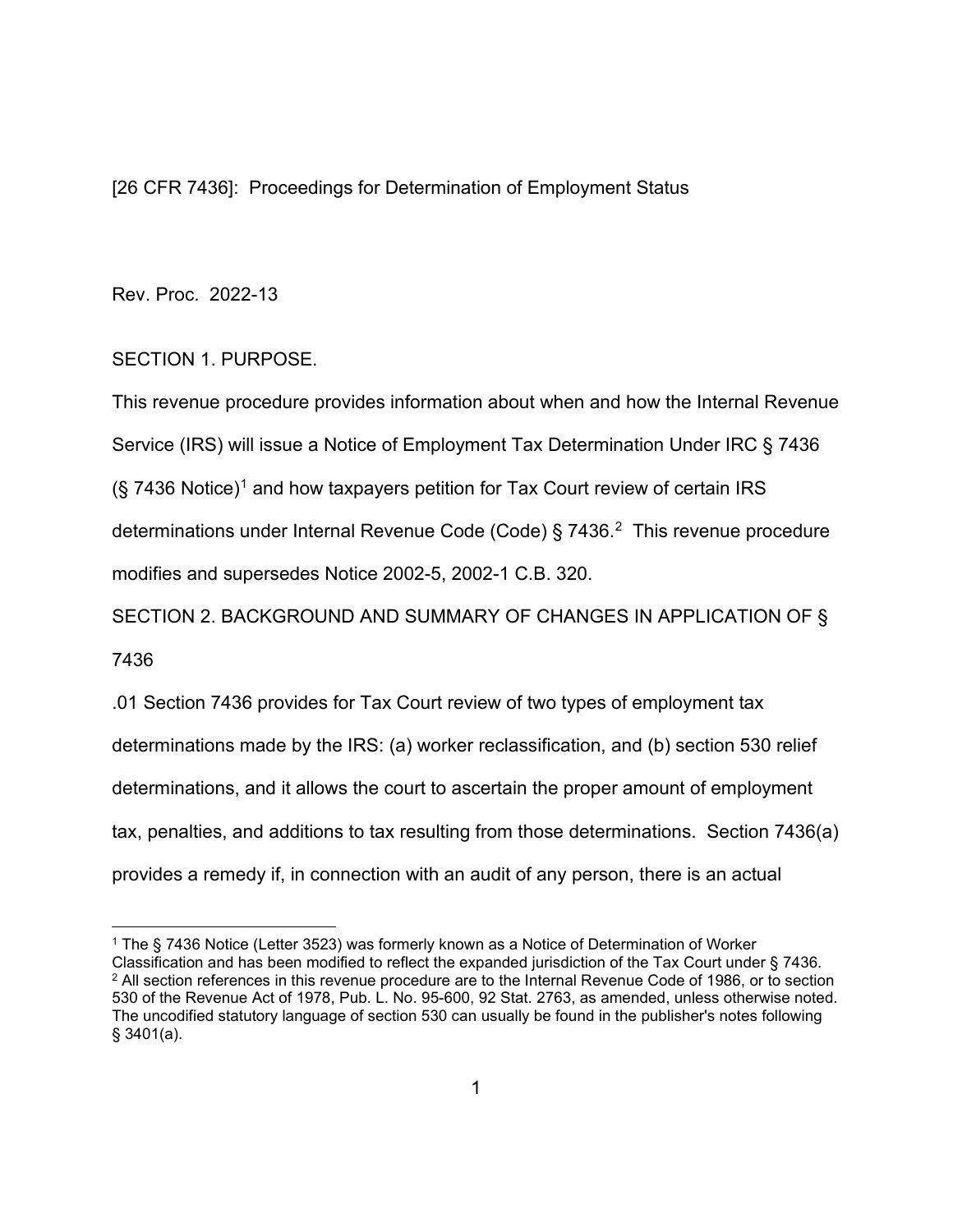controversy involving a determination by the Secretary as part of an examination that:

(1) one or more individuals performing services for such person are employees of such person for purposes of subtitle C [worker reclassification], or

(2) such person is not entitled to the treatment under subsection (a) of section 530 of the Revenue Act of 1978 with respect to such an individual [section 530 relief].

Upon the filing of an appropriate pleading, the Tax Court may determine whether such a determination by the Secretary is correct and the proper amount of employment tax under such determination. Any such redetermination by the Tax Court shall have the force and effect of a decision of the Tax Court and shall be reviewable as such. .02 The employment taxes that may be determined by the Tax Court are the taxes imposed by subtitle C, which include Federal Insurance Contributions Act (FICA) taxes, Railroad Retirement Tax Act (RRTA) taxes, Federal Unemployment Tax Act (FUTA) taxes, and the collection of income tax at source on wages (ITW).

.03 Notice 2002-5 provides that a § 7436 Notice is a jurisdictional prerequisite for seeking Tax Court review under § 7436, similar to the jurisdictional requirement of the issuance of a notice of deficiency in an income tax case. Notice 2002-5 also provides that the IRS will issue a § 7436 Notice only after the IRS has determined that: (a) one or more individuals performing services for the taxpayer are employees for purposes of subtitle C, and (b) the taxpayer is not entitled to section 530 relief.

.04 Two Tax Court opinions, *SECC Corp. v. Commissioner*[, 142 T.C. 225 \(2014\),](https://advance.lexis.com/api/document?collection=cases&id=urn:contentItem:5BWX-CPK1-F04K-5003-00000-00&context=) and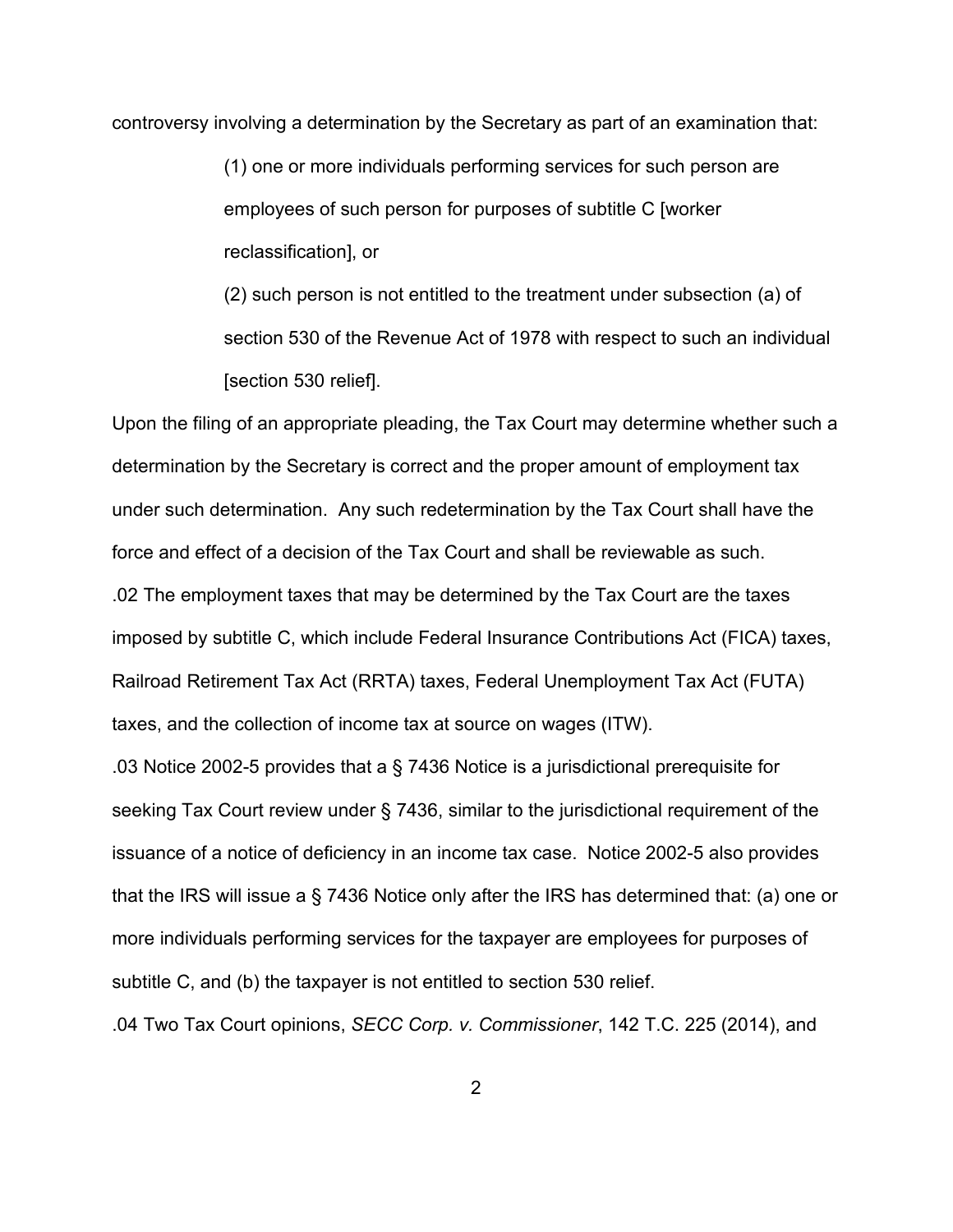*American Airlines, Inc. v. Commissioner*[, 144 T.C. 24 \(2015\),](https://advance.lexis.com/api/document?collection=cases&id=urn:contentItem:5F2P-SKH1-F04K-5015-00000-00&context=) expanded the Tax Court's jurisdiction under § 7436 related to worker classification determinations beyond the limitations set forth in Notice 2002-5. Specifically, the Tax Court held that a § 7436 Notice was not a jurisdictional requirement, and that if the IRS has made a worker classification or section 530 relief determination, the determination requirement of § 7436 is met regardless of whether the IRS issues a § 7436 Notice. The decisions are inconsistent with the jurisdictional requirements described in Notice 2002-5. .05 The § 7436 Notice continues to be the IRS's formal documentation informing a taxpayer of a determination concerning worker reclassification or section 530 relief. However, the Tax Court has clarified that the "determination" itself is what gives rise to Tax Court jurisdiction and no particular form is required to be provided to the taxpayer before a "determination" is considered made. Accordingly, even in the absence of the issuance of a § 7436 Notice, a taxpayer may petition the Tax Court on an IRS worker reclassification or section 530 relief determination to the extent that the determination meets the requirements set forth in the Tax Court opinions, as explained in section 3 of this revenue procedure.

.06 Furthermore, in accordance with the procedures set forth in section 4 of this revenue procedure, the IRS will issue a § 7436 Notice as part of an audit if one or both of the following determinations is made and there is a controversy regarding the determination: (a) one or more individuals performing services for the taxpayer are to be reclassified as employees for purposes of subtitle C, or (b) the taxpayer is not entitled to section 530 relief.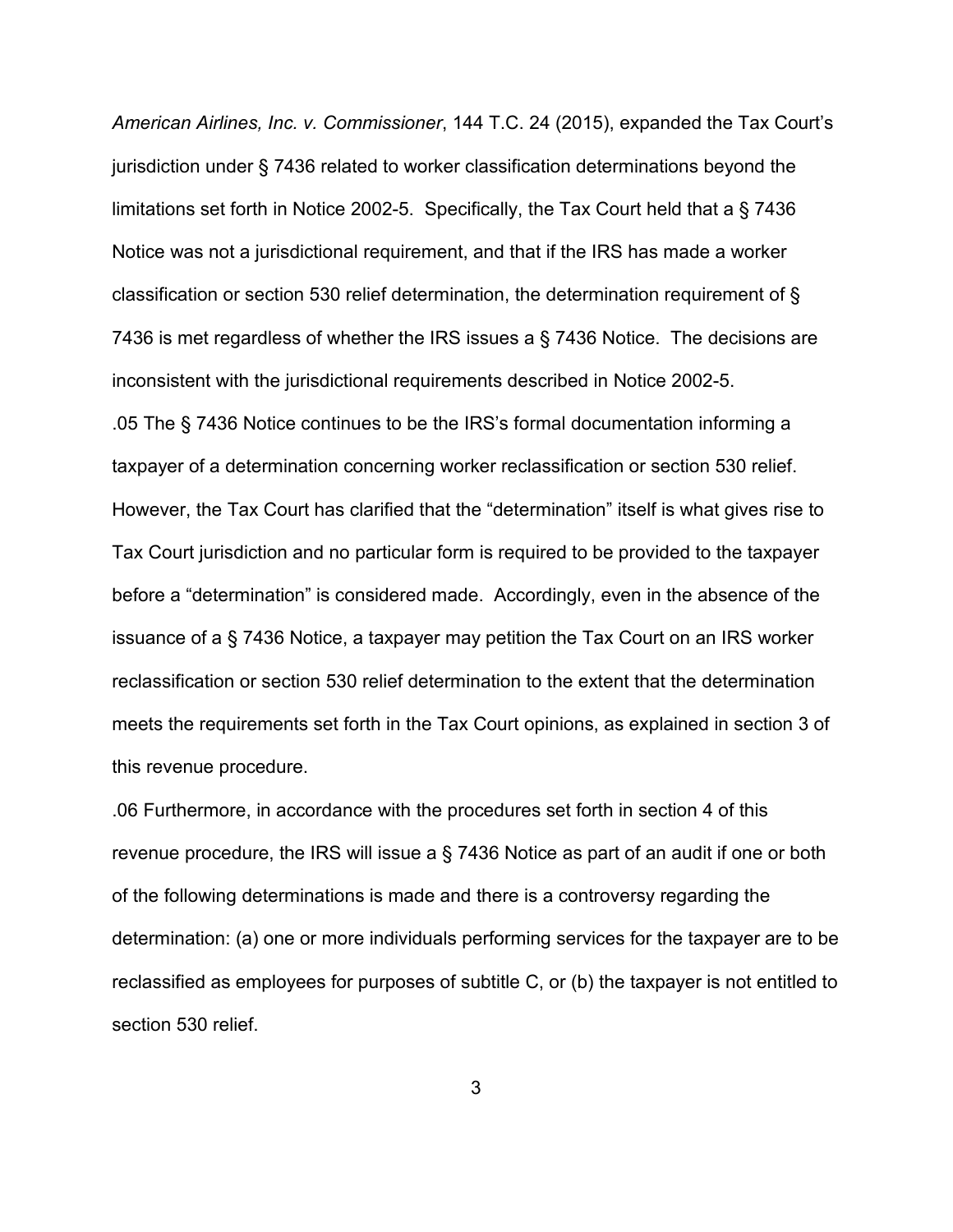### SECTION 3. APPLICATION AND SCOPE OF § 7436

.01 *Jurisdictional requirements*. The Tax Court has jurisdiction under § 7436 only if all the following four requirements are satisfied:

- (1) the IRS conducts an examination in connection with an audit of any person;
- (2) as part of the audit, the IRS determines that –

(a) one or more individuals performing services for the person are employees of the person for purposes of subtitle C (worker reclassification), or

(b) the person is not entitled to the relief under section 530(a) with respect to such an individual (section 530 relief);

(3) there is an "actual controversy" involving the determination as part of an examination; and

(4) the person for whom the services at issue were performed files an appropriate pleading in the Tax Court.

*See American Airlines,* 144 T.C. at 32.

The following sections, 3.02 through 3.05, discuss each of these requirements.

.02 *Examination in connection with an audit*.

(1) Worker reclassification or section 530 relief determinations are reviewable by the Tax Court only if made by the IRS as part of an examination under subtitle C in connection with an audit of a person for whom the services are performed. While § 7436(a) uses the phrase "audit of any person", § 7436(b)(1) provides that a petition may be filed only by the person for whom the services are performed. Thus, the audit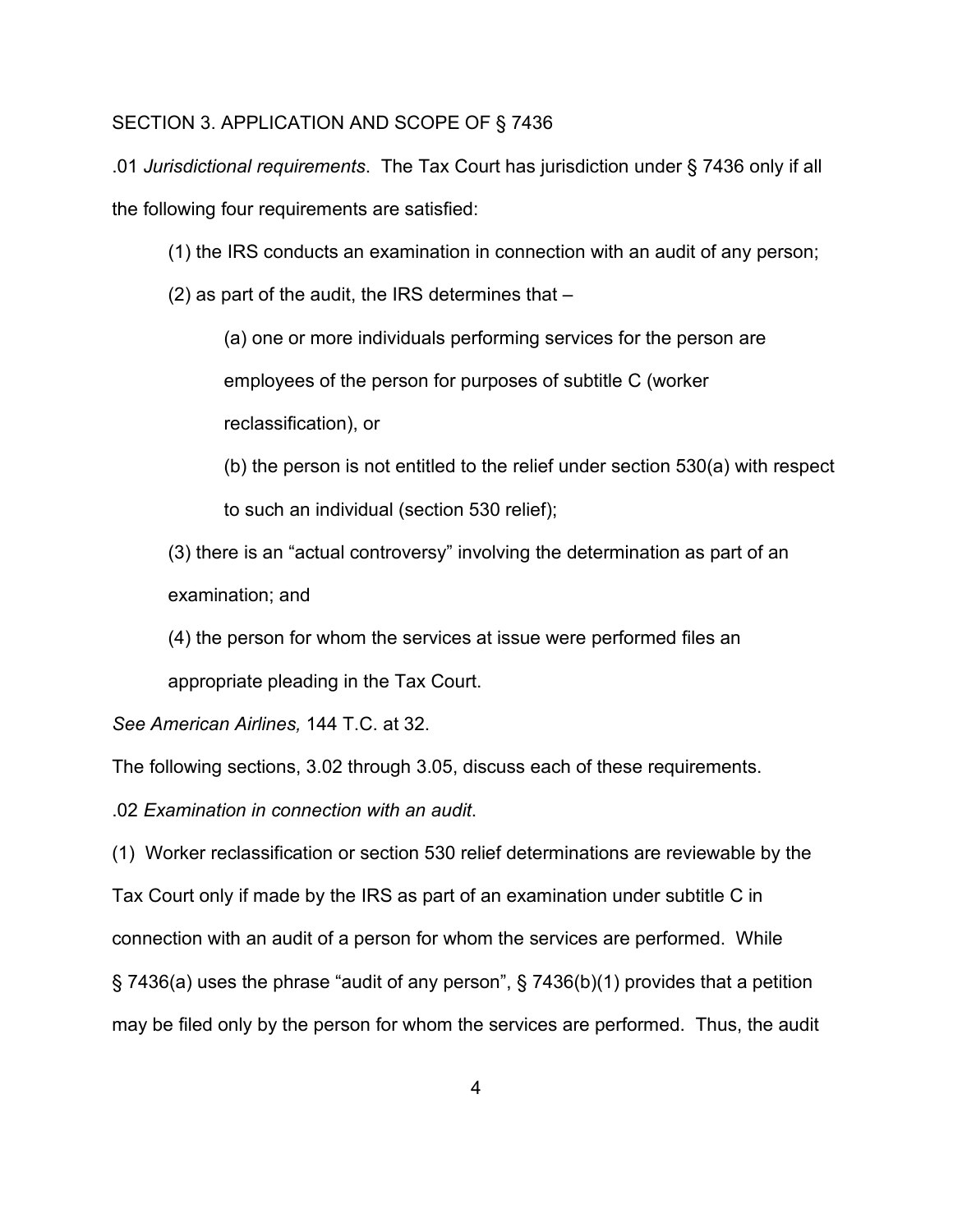must be of such a person. For purposes of this section, the examination process includes consideration by the Independent Office of Appeals (Appeals) and is not complete until the Appeals process concludes.

(2) Examinations in connection with an audit of a taxpayer's income tax, excise tax, pension plan, employer shared responsibility payments for health coverage under § 4980H, or other tax liabilities unrelated to section 530 relief or worker reclassification for the purpose of subtitle C do not provide a basis for Tax Court review under § 7436(a).

(3) Similarly, determinations made by the IRS outside of the examination process are not determinations made in an examination for purposes of § 7436. For example, the Tax Court has no jurisdiction over an IRS determination of employment status made in response to the filing of a Form SS-8 "Determination of Worker Status for Purposes of Federal Employment Taxes and Income Tax Withholding." The Form SS-8 process is a taxpayer-initiated request for an IRS ruling and does not involve an examination in connection with an audit. Other examples of determinations that are not determinations made in an examination for purposes of § 7436 include system generated notices (such as CP 2000 letters) or any determinations made in examinations in connection with backup withholding.

.03 *Determination concerning worker reclassification or section 530 relief*.

(1) Section 7436 grants jurisdiction to the Tax Court only for determinations involving worker reclassification or section 530 relief. Other determinations by the IRS in connection with proposing employment tax adjustments are not subject to review by the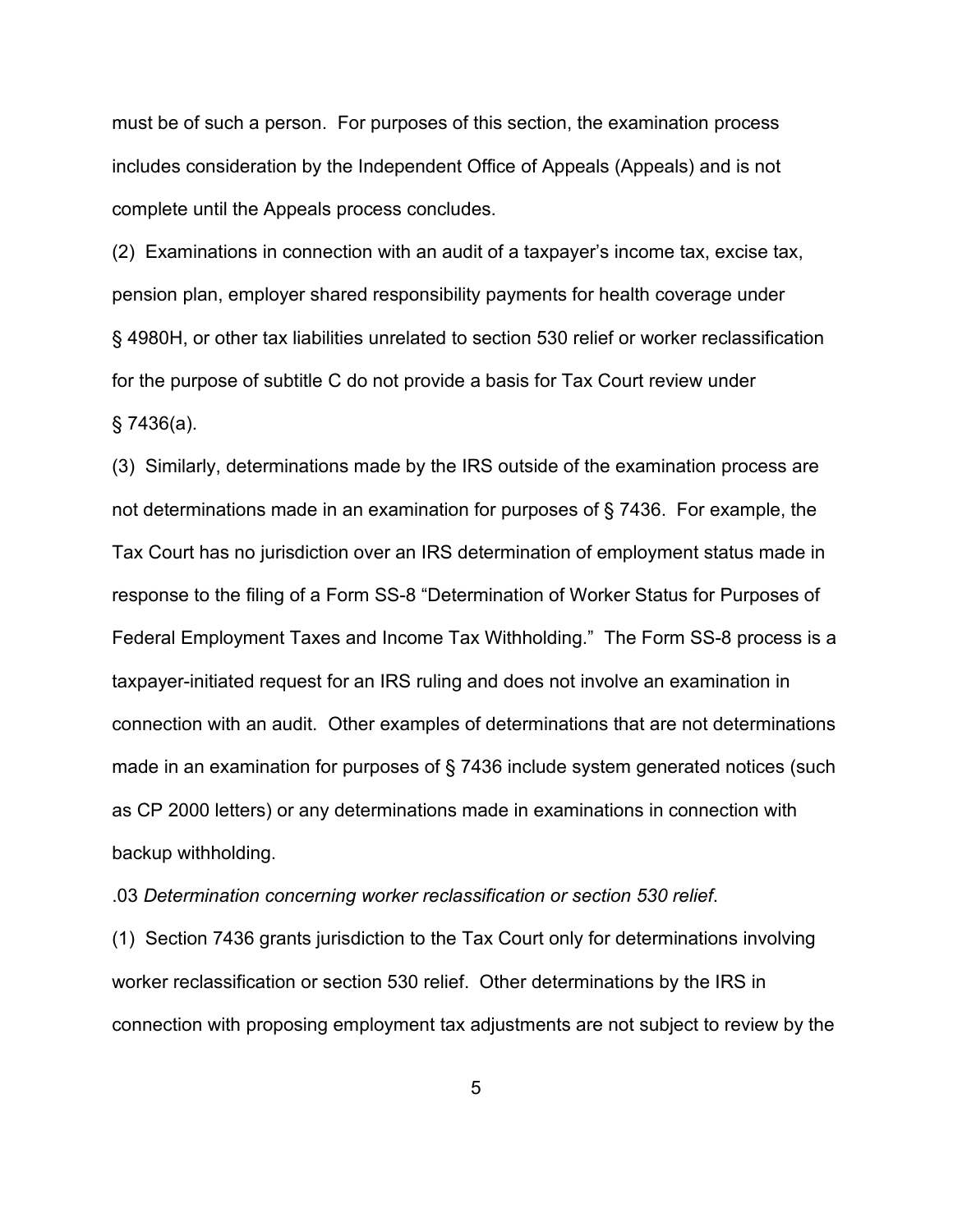Tax Court.

(2) The IRS makes a worker reclassification determination when it concludes that an individual who was treated by a taxpayer as a non-employee should be reclassified as an employee for subtitle C purposes.

(3) The IRS makes a section 530 relief determination when it concludes that: (a)

section 530 is not applicable to an employment tax issue between a taxpayer and the

 $IRS<sup>3</sup>$ , or (b) the taxpayer does not meet the statutory requirements of section 530 with

respect to an individual whom the IRS is reclassifying as an employee as part of an

employment tax exam[4](#page-5-1).

(4) Determinations made by the IRS in connection with proposed employment tax

adjustments that do not involve the reclassification of individuals from non-employees to

employees or the denial of section 530 relief are not determinations subject to § 7436.

Determinations not subject to § 7436 review include determinations supporting

proposed employment tax adjustments that have rejected assertions by a taxpayer that

<span id="page-5-0"></span><sup>3</sup> Based on the language of section 530(a)(1) and the legislative history of section 530, section 530 applies only to matters involving the issue of the status of an individual as an employee or non-employee and not to matters involving the issue of the proper characterization of payments to that individual. Specifically, section 530 does not apply to matters involving the issue of whether a particular type of payment made to an employee constitutes "wages" as defined under the FICA, FUTA, or income tax withholding provisions. Nor does section 530 apply to matters involving the issue of whether services performed by an employee constitute "employment" as defined under the FICA, FUTA, or income tax withholding provisions. Section 530 is not applicable to these matters since there is no issue concerning whether the individual is an employee or non-employee.

<span id="page-5-1"></span><sup>4</sup> If section 530 applies to the matter (see footnote 3, supra) for any period, a taxpayer must meet each of the following requirements for the period to be entitled to section 530 relief: (1) the taxpayer timely filed all required federal tax returns, including information returns, consistent with the taxpayer's treatment of the individual as not being an employee (reporting consistency requirement); (2) the taxpayer did not treat the individual or any individual holding a substantially similar position as an employee (substantive consistency requirement); and (3) the taxpayer had a reasonable basis for not treating the individual as an employee (reasonable basis requirement). See Rev. Proc. 85-18, 1985-1 C.B. 518, for more information on section 530.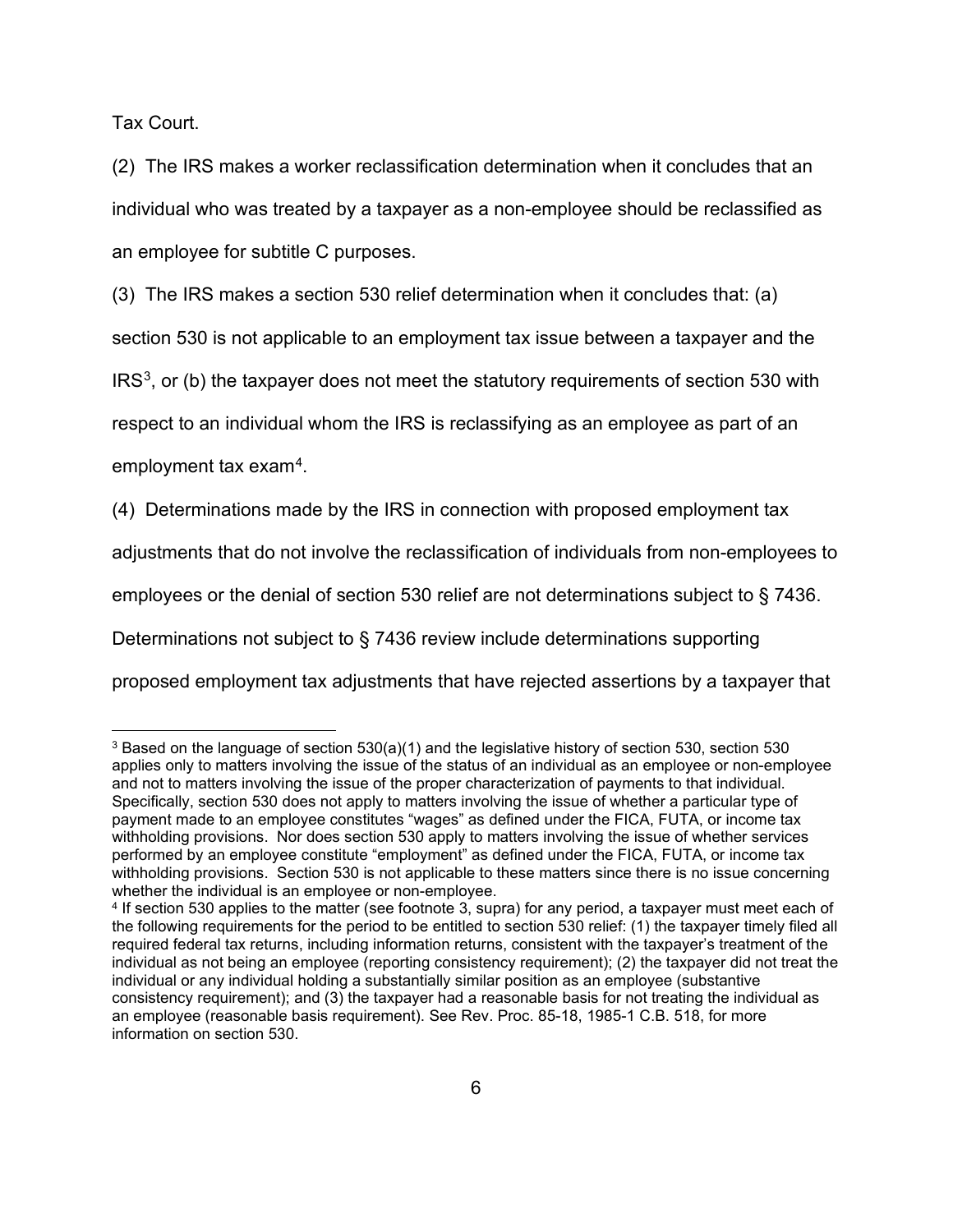amounts paid to employees are loan repayments, distributions, or are excepted from the definition of "wages", or are for services excepted from "employment" under the FICA, FUTA, or ITW provisions. Determinations not subject to § 7436 review also include determinations that a taxpayer is liable for backup withholding under § 3406 since backup withholding does not apply with respect to workers determined to be employees. .04 *Actual controversy involving worker classification or section 530 relief*.

(1) An actual controversy involving worker reclassification determinations exists if, for the taxable period: (a) a taxpayer did not treat an individual as an employee (or treated an individual as both an employee and a non-employee); (b) the IRS reclassifies the individual as an employee and proposes to assess employment tax on the remuneration paid to the individual as a non-employee (including with respect to just the portion of services for which the taxpayer treated the worker as a non-employee); and (c) no agreement is reached on the issue during the examination process. A taxpayer will be considered to have treated an individual as an employee for the taxable period or taxable year according to the guidelines set forth in Section 3.03 of Rev. Proc. 85-18 or any subsequent guidance.

(2) No actual controversy involving worker reclassification exists if the taxpayer agrees the amounts were paid in connection with an employer-employee relationship but argues that under the FICA, FUTA, or income tax withholding provisions of the Code the amounts are not "wages" (for example, because the amounts are paid as loan repayments, distributions, or are otherwise not wages) or the services do not constitute "employment."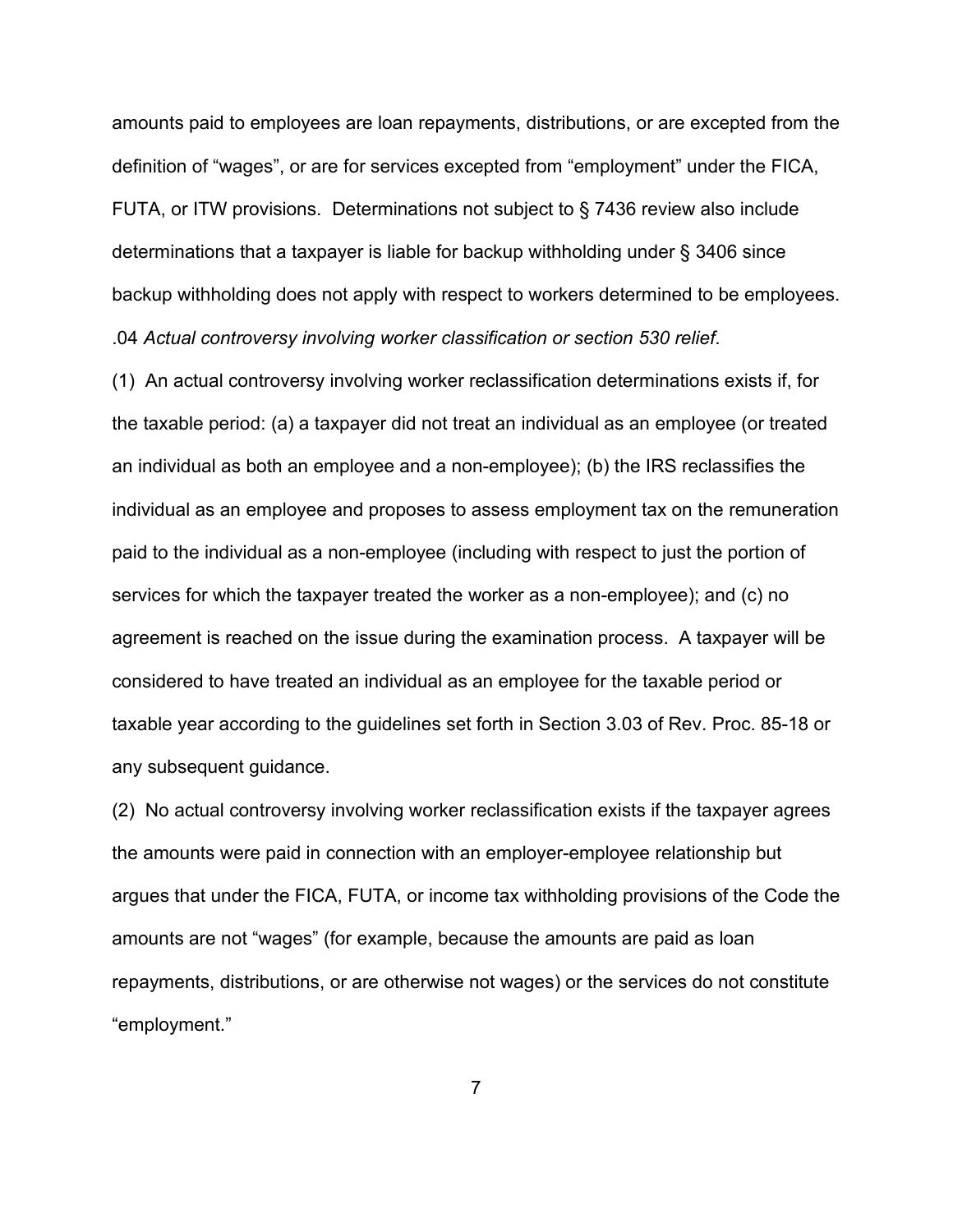(3) An actual controversy involving section 530 relief determinations exists if: (a) a taxpayer alleges that it is entitled to section 530 relief; (b) the IRS determines that section 530 is not applicable or that the taxpayer has not satisfied the statutory requirements of section 530; and (c) no agreement is reached on the issue during the examination process.

(4) However, any such determination will not be subject to § 7436 review if the taxpayer agrees to the proposed employment tax adjustments and executes a waiver that includes specific language that waives the restrictions on assessment and Tax Court review.

### .05 *Filing of an appropriate pleading.*

(1) Section 7436(a) confers jurisdiction on the Tax Court to review the requisite determinations only upon the filing of a proper pleading (i.e., petition). Pursuant to § 7436(b)(1), a petition may be filed only by the person for whom the services are performed. Thus, individuals who perform services may not seek review of the IRS determinations under § 7436. In addition, because § 7436(a) specifies that there must be an actual controversy regarding a determination that the individuals performing services for the person are employees of the person, review may not be sought by a third party, including a CPEO, reporting agent, payroll processing entity, or an agent under § 3504, that has not been determined by the IRS to be the person for whom the services are performed as an employee.

(2) Pursuant to  $\S$  7436(b)(2), a taxpayer's petition for review must be filed with the Tax Court before the 91<sup>st</sup> day after the IRS mails a  $\S$  7436 Notice by certified or registered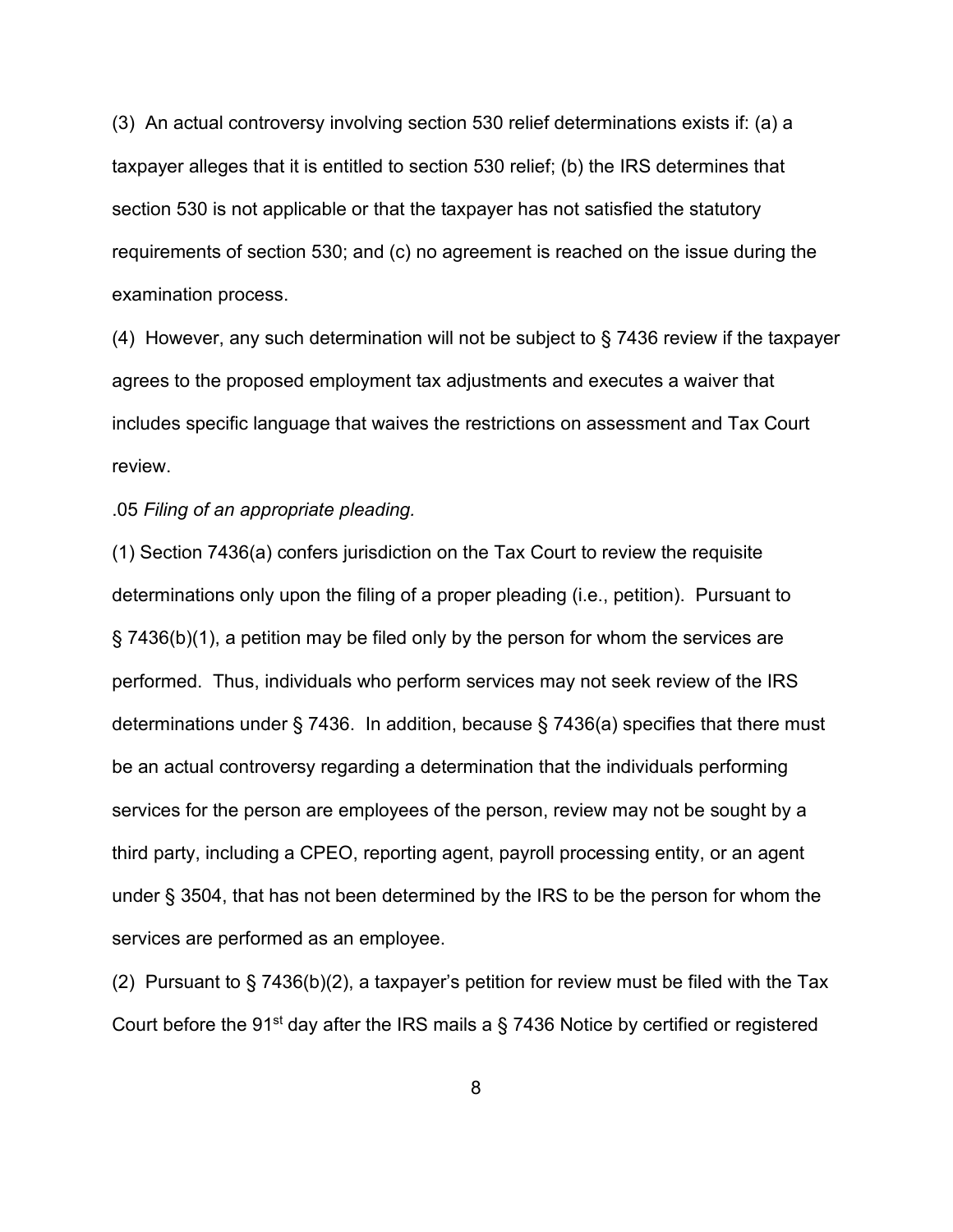mail. Pursuant to § 6213(a), however, the taxpayer's petition for review must be filed with the Tax Court within 150 days after the IRS has mailed a § 7436 Notice addressed to a person outside of the United States. The IRS will specify the last day by which the taxpayer may timely file a petition on the first page of the § 7436 Notice. The period to timely file a petition may not be extended or suspended. Thus, contacting the IRS for more information, or receiving other correspondence from the IRS, will not change the period for timely filing a petition with the Tax Court.

(3) A taxpayer that does not file a Tax Court petition within the allotted time may still obtain judicial review of the IRS determinations by paying the tax for one worker for each taxable period or taxable year and filing a claim for refund as required by § 7422. If the claim for refund is denied, or if the IRS has not responded to the claim for refund after six months, the taxpayer may file a refund suit in the appropriate federal district court or the United States Court of Federal Claims.

### SECTION 4. ISSUANCE OF § 7436 NOTICE

.01 *§ 7436 Notice*.

(1) The § 7436 Notice informs a taxpayer that the IRS has made one or both of the following determinations:

(a) that for purposes of employment taxes, one or more individuals performing services for the taxpayer are to be legally reclassified as employees (worker reclassification determination); and/or

(b) that the taxpayer is not entitled to section 530 relief either because the taxpayer does not satisfy the statutory requirements or because section 530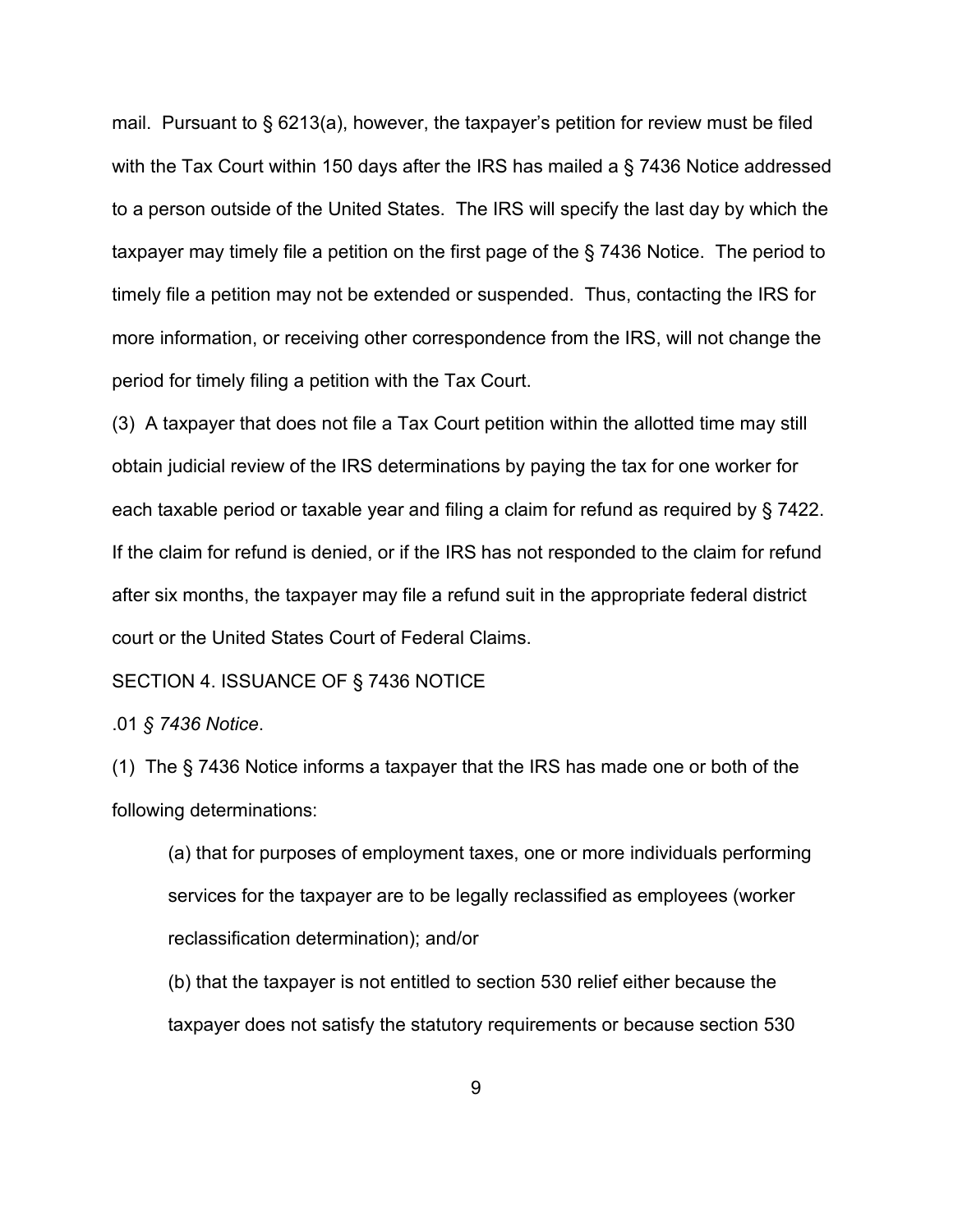does not apply (section 530 relief determination).

(2) The § 7436 Notice will set forth the amount of employment tax, additions to tax, and/or penalties resulting from the determinations and will be sent by certified or registered mail.

(3) The § 7436 Notice advises taxpayers of the opportunity to seek Tax Court review and provides information on how to do so. It shows each type of tax (FICA, FUTA, and/or ITW) with the proposed employment tax adjustment by taxable period or taxable year.

.02 *Pre-Determination Letter*. In most cases, a taxpayer that receives a § 7436 Notice will have previously received a Letter 950-C that: (a) explains the reasons for the IRS's determinations; (b) lists the proposed employment tax adjustments, penalties, and additions to tax; and (c) describes the taxpayer's right to either agree to the proposed employment tax adjustments or to protest the proposed adjustments to Appeals within thirty days of the date of the letter. If the taxpayer does not respond to the letter by agreeing to the proposed adjustments or by filing a timely protest to Appeals, the IRS will provide the taxpayer a § 7436 Notice. If the taxpayer responds to the letter by filing a timely protest to Appeals (or if the case proceeds to Appeals by way of the employment tax early referral procedures) and the § 7436 issues are not resolved in Appeals, the IRS will provide the taxpayer a § 7436 Notice. *See* Sec. 4 of Rev. Proc. 99-28, 1999-2 C.B. 109, for information concerning the employment tax early referral procedures.

.03 *Agreement*. The IRS will provide taxpayers with a § 7436 Notice at the conclusion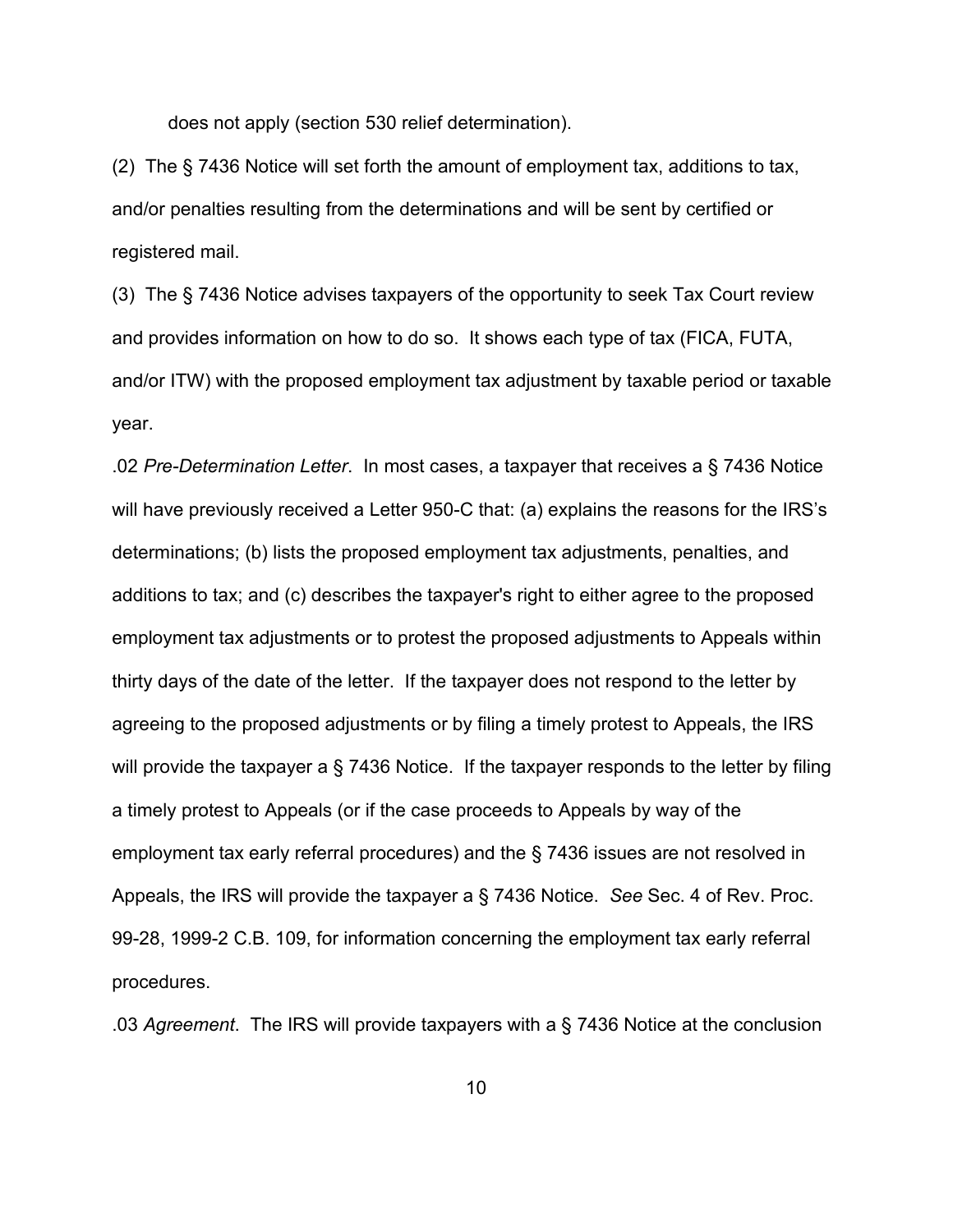of the examination process involving a determination of worker reclassification or section 530 relief, or after consideration of these determinations by Appeals, unless the taxpayer has agreed to the employment tax liabilities. Agreement is generally accomplished using Form 2504-T "Agreement to Assessment and Collection of Additional Employment Tax and Acceptance of Overassessment (Employment Tax Adjustments Subject to IRC 7436)."

.04 *Presumption of Correctness*. The determinations made in the § 7436 Notice are presumptively correct and the taxpayer (petitioner) bears the burden of proving that those determinations are erroneous. *Ewens and Miller, Inc. v. Commissioner*, 117 T.C. 263 (2001). *See also* Tax Court Rule 142(a).

# SECTION 5. SMALL TAX CASE PROCEEDINGS

At the option of the taxpayer, and with the concurrence of the Tax Court, proceedings under § 7436 may be conducted pursuant to the Tax Court's simplified procedures for small tax cases if the amount of employment taxes in dispute is \$50,000 or less for each calendar quarter involved. See § 7436(c). The simplified procedures for small tax cases are set forth in § 7463 and Title XVII (Rules 170 – 174) of the Tax Court's Rules of Practice and Procedure.

# SECTION 6. RESTRICTIONS ON ASSESSMENT

.01 Pursuant to § 7436(d)(1), the principles of § 6213 regarding restrictions on assessment apply to § 7436 proceedings in the same manner as if the § 7436 Notice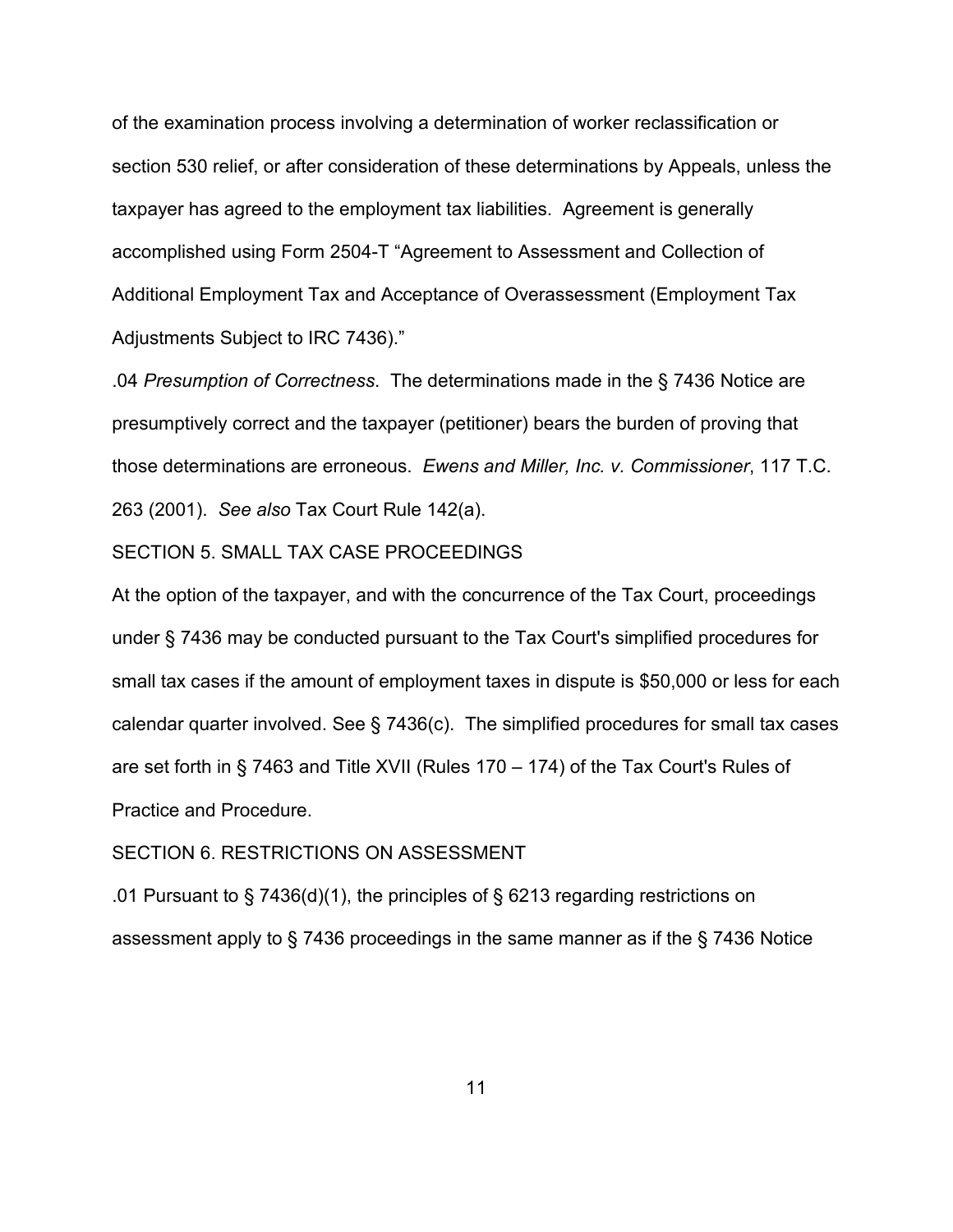were a notice of deficiency.<sup>[5](#page-11-0)</sup> Therefore, after the mailing of the  $\S$  7436 Notice, the IRS is precluded from assessing the taxes identified in the § 7436 Notice prior to expiration of the 90-day period, or 150-day period if the § 7436 Notice is addressed to a person outside of the United States, during which the taxpayer may file a Tax Court petition. .02 If the taxpayer does not file a timely Tax Court petition, the IRS will assess the employment taxes identified in the § 7436 Notice.

.03 Employment tax adjustments that do not arise from worker reclassification or section 530 relief determinations are not reviewable by the Tax Court pursuant to § 7436 and may be assessed pursuant to § 6201 without issuance of a § 7436 Notice.

### SECTION 7. SUSPENSION OF PERIOD OF LIMITATION

.01 Pursuant to § 7436(d)(1), the principles of § 6503(a) regarding the suspension of the running of the period of limitation on assessment apply to § 7436 proceedings in the same manner as if the § 7436 Notice were a notice of deficiency. Therefore, the mailing of the § 7436 Notice by certified or registered mail will suspend the period of limitation on assessment attributable to the IRS worker reclassification and/or section 530 relief determinations.

.02 Under the principles of § 6503(a), the period of limitation on assessment is suspended for the 90-day period during which the taxpayer can begin a suit in the Tax Court, plus an additional 60 days thereafter. If the taxpayer files a timely petition in the Tax Court, the period of limitation on assessment will be suspended until the decision of

<span id="page-11-0"></span> $5$  Only the principles of subsections (a), (b), (c), (d), and (f) of § 6213 apply to proceedings under § 7436.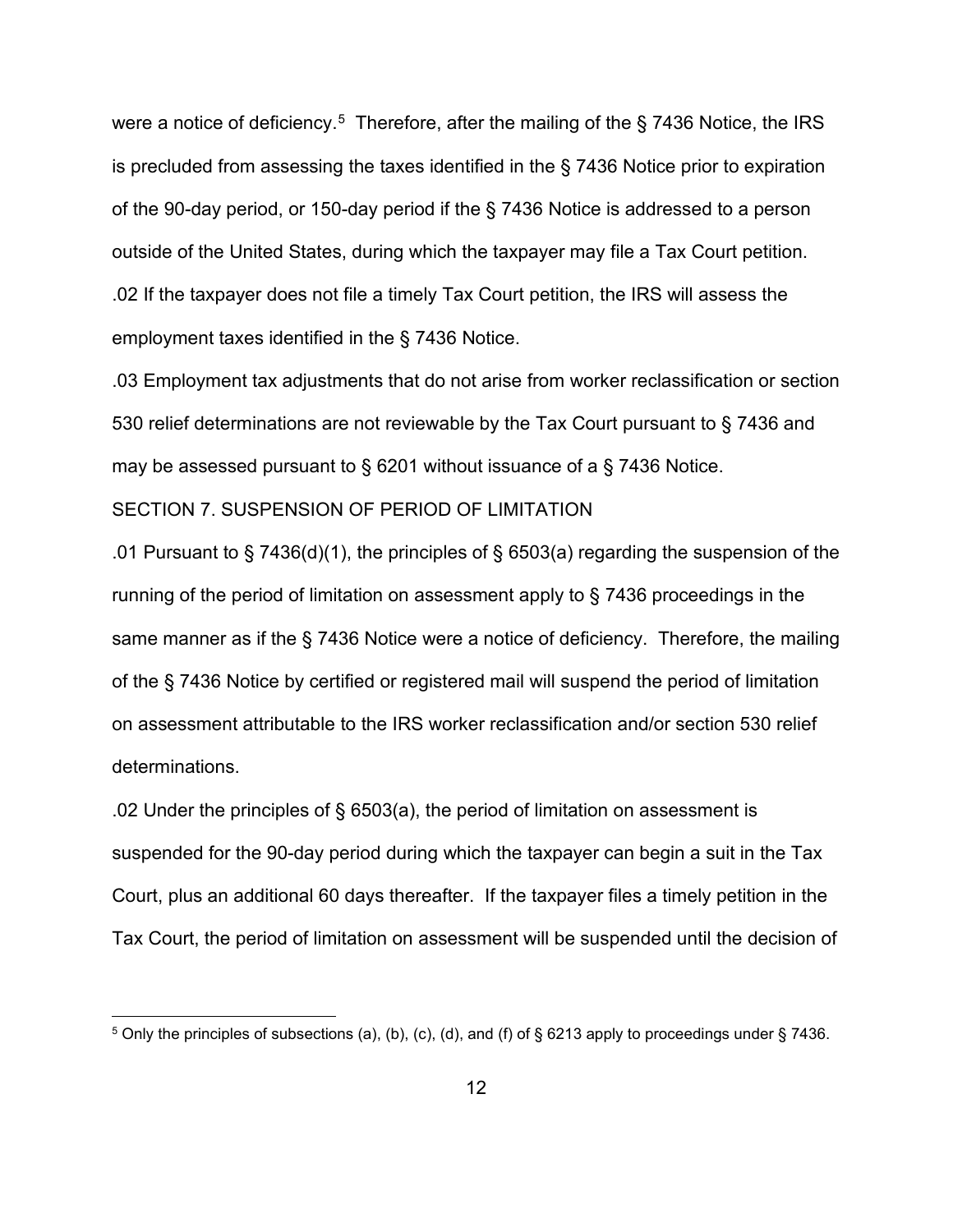the Tax Court becomes final and for 60 days thereafter.

SECTION 8. APPEALS CONSIDERATION AFTER THE FILING OF A TAX COURT **PETITION** 

Cases docketed in the Tax Court will generally be referred to Appeals for consideration of settlement. *See* Rev. Proc. 2016-22, 2016-15 I.R.B. 577.

# SECTION 9. AGREED SETTLEMENTS

.01 If the taxpayer wishes to settle the § 7436 issues on an agreed basis, either before or after issuance of the § 7436 Notice, but before expiration of the 90-day period for filing a Tax Court petition, the taxpayer must formally waive the restrictions on assessment set forth in §§ 7436(d)(1) and 6213(a). This waiver will generally be accomplished using Form 2504-T.

.02 The IRS will not assess employment taxes attributable to worker reclassification or section 530 relief determinations unless either: (a) the IRS has provided a § 7436 Notice to the taxpayer and the 90-day period for filing a Tax Court petition has expired, or (b) the taxpayer has waived the restrictions on assessment. If the IRS erroneously assesses taxes attributable to these determinations without first either providing taxpayer a § 7436 Notice or obtaining a waiver of the restrictions on assessment from the taxpayer, the IRS will abate the assessment. However, once any such procedural defects are corrected, the IRS may reassess the employment taxes to the same extent as if the abated assessment had not occurred, provided the period of limitations remains open.